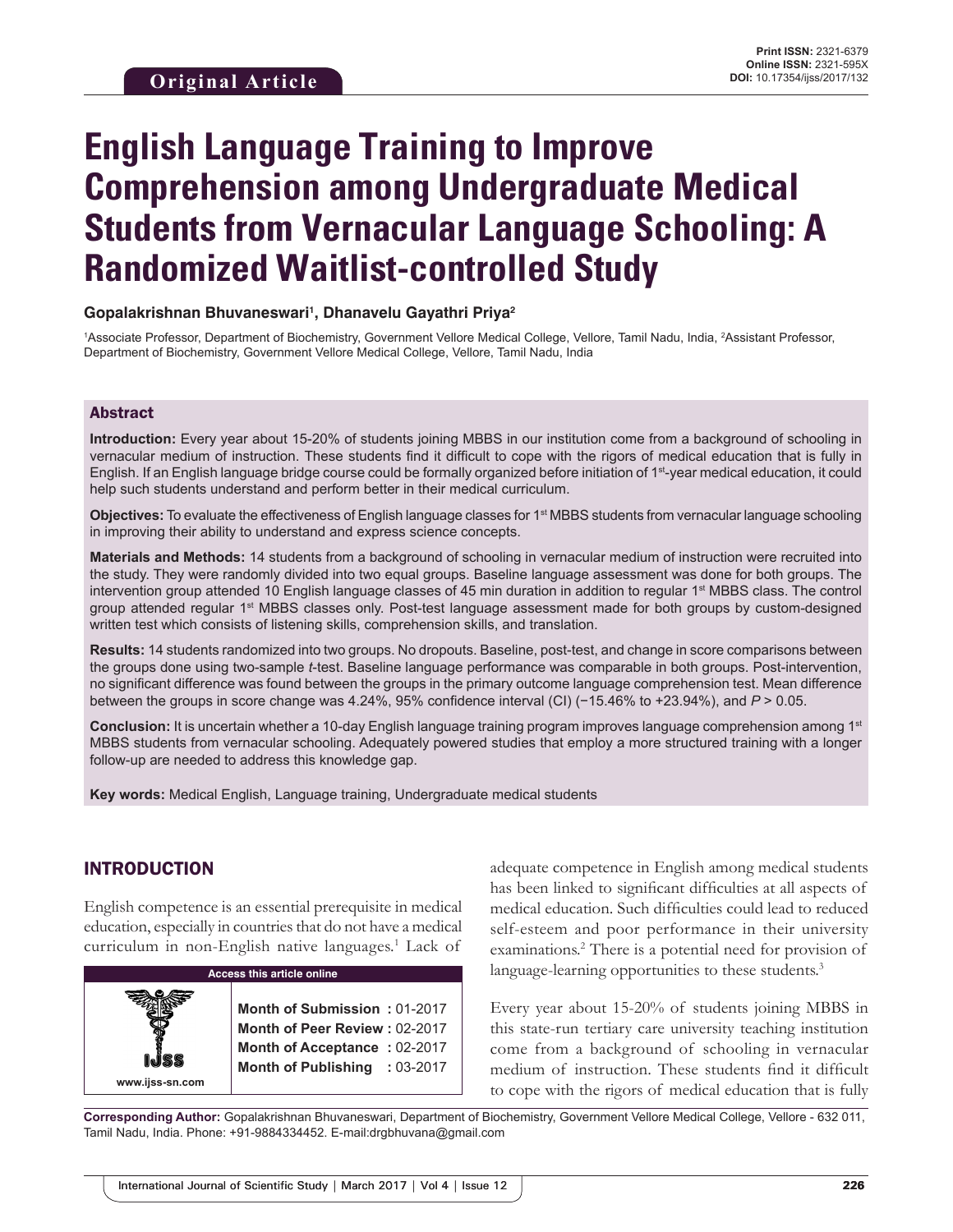### **Table 1: Baseline characteristics and study outcomes in participants**

| <b>Variable</b>                                        | <b>Intervention arm</b><br>$n=7$ | Waitlist arm $n=7$                    |
|--------------------------------------------------------|----------------------------------|---------------------------------------|
| Male:female                                            | 4.3                              | 6.1                                   |
| <b>Baseline English proficiency</b><br>score (mean±SD) | $31.9 \pm 11.2$                  | $42 + 18.1$                           |
| 4-weeks English proficiency<br>score (mean±SD)         | $58.4 \pm 15.9$                  | $64.3\pm 6.5$                         |
| Change scores (mean,<br>95% CI)                        |                                  | 26.51 (6.57-46.45) 22.27 (7.87-36.67) |

SD: Standard deviation, CI: Confidence interval

in English. It could take months for some to understand and express the basic concepts during assessment tests. In Indian medical education, there are no established norms to conduct formal bridge courses for such students. If such a course could be formally organized before initiation of 1st-year medical education, it could help such students understand and perform better. This study was conducted to evaluate the effectiveness of English language classes for 1st MBBS students from vernacular language schooling in improving their ability to understand and express the concepts in science.

# MATERIALS AND METHODS

#### **Study Population**

Fourteen students from a background of schooling in vernacular medium of instruction were recruited into the study.

#### **Study Period**

The study period was 2 months.

#### **Study Design**

This study design was a randomized, waitlist control trial.

#### **Intervention**

Participants were randomly allocated to two groups. Random sequence was determined by flipping a coin method. Baseline language assessment was done for both groups.

The intervention group then received 10 sessions of English language training in basic grammar. Each session lasted about 45 min; the entire training spread over 3 weeks. This language training was in addition to regular 1st MBBS classes.

The control group attended only the regular  $1<sup>st</sup> MBBS$ classes during this initial three-week intervention period. After the completion of post-test for both the groups, the control group participants received English language training sessions similar to those provided to the intervention group. This was done primarily as a way of not denying them an opportunity to learn the basics of medical English. No assessment was done after these sessions.

#### **Outcomes**

Pre- and post-test language assessment for both the groups was done by custom-designed written evaluation which consisted of listening, comprehension, and translation skills. The test included multiple-choice, fill-the-blanks, and short passages. Maximum possible score for each test was 17 for pre-test and 22 for post-test and was converted to a 100-point scale for the purpose of analysis. Assessment was done by either of the authors. The groups were compared with each other based on the difference in mean "change in score" from pre-test to post-test.

Baseline, post-test, and "change in score" comparisons between the groups was done using two-sample *t*-test.

# RESULTS

14 students were randomized into 2 groups. There were no dropouts. Baseline language performance was comparable in both groups (Table 1). Post-intervention, no significant difference was found between the groups in the primary outcome language comprehension test. Mean difference of "change in score" between the groups was 4.24%, 95% CI (−15.46% to +23.94%), and *P* > 0.05.

# **DISCUSSION**

To the best of our knowledge, this is the first trial in India to assess the feasibility of administering such an intervention. We have demonstrated that English language training imparted through additional sessions for medical students is feasible in the setting of a state-run tertiary care teaching institution. While reports from other countries indicate the need for training in medical English, $47$  efficacy of interventions to achieve this has hardly been studied. Although the focus is on language training, the role of medical teachers in such interventions is critical since the ultimate long-term goal is to train better doctors.<sup>8</sup>

In our trial, intervention could not be proven, informal feedback from the participants was overwhelmingly positive. Inadequate sample size precludes drawing definitive conclusions about the effectiveness of the intervention.

There is scope to standardize the content of training imparted, assess outcomes using validated tools, reduce bias